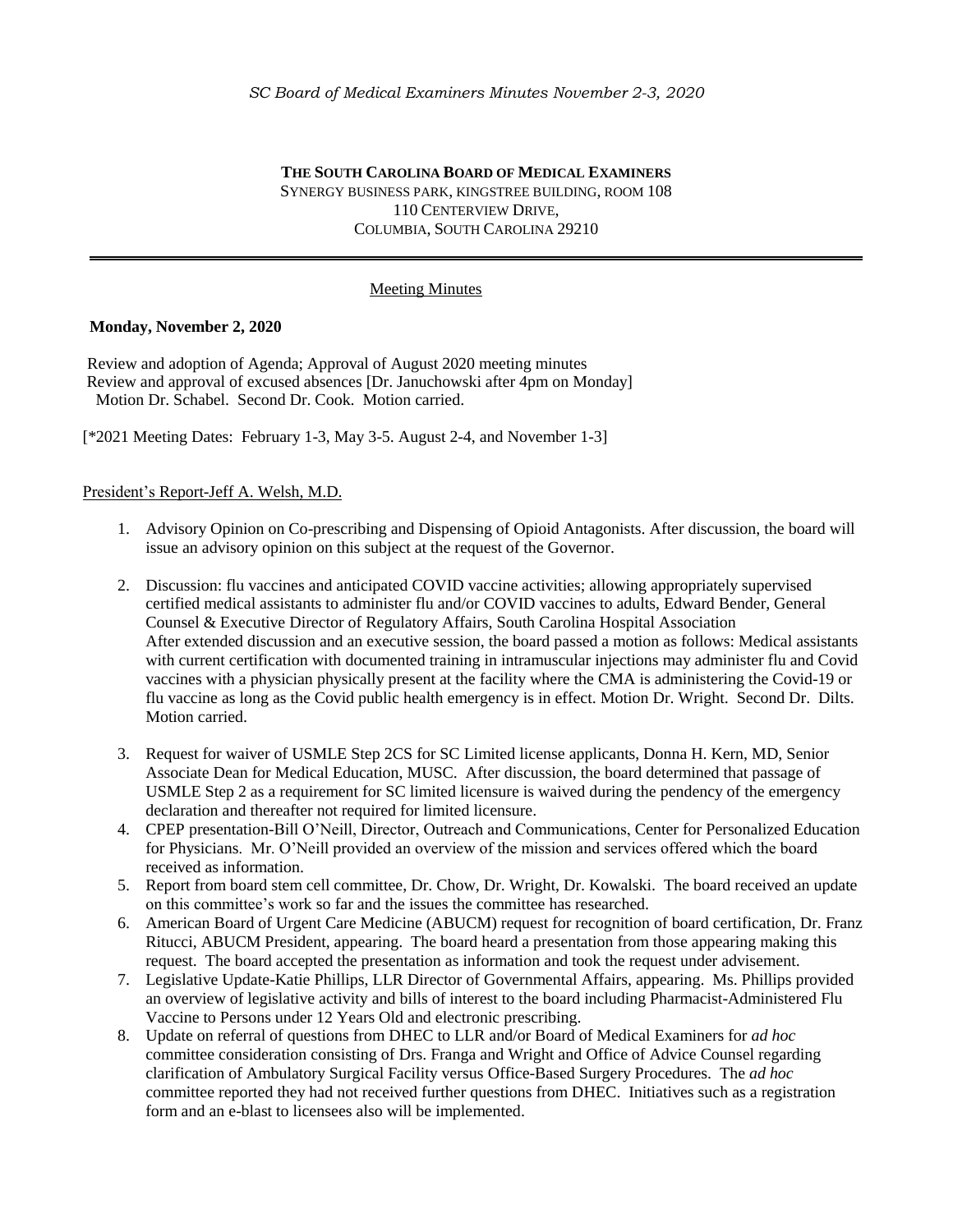- 9. Health Care Collaborative Committee-Low-Dose Ketamine Advisory Opinion, for approval. After discussion, the board passed a motion to approve this opinion for publication. Motion Dr. Wright. Second Dr. Franga. Motion carried.
- 10. FSMB Annual Meeting, Minneapolis, MN, April 29-May 1, 2021. This conference will be held April 29- May 1, 2021.
- 11. Election of Officers. The board elected Dr. Cook, Dr. Schabel and Dr. Januchowski as President, Vice-President and Secretary respectively.
- 12. Elections Update- The petition deadline for Districts 2, 5, 7, and the DO seat is November 30, 2020. The board also determined that the prior petition received for District 6 would be accepted and the nominee, Dr. Dion Franga submitted for appointment.

Administrator's Report – Sheridon Spoon, Administrator

- 1. Physician Assistant Advisory Committee-No meeting held since this committee now only meets twice a year.
- 2. Respiratory Care Practitioner Advisory Committee- After discussion the board approved the proceedings of the October 2020 RCP Advisory Committee which included a recommendation to the board to eliminate the three references being required for RCP licensure since these were not specifically required by statute. Motion Dr. Dilts. Second Dr. Cook. Motion carried.
- 3. Acupuncture Advisory Committee After discussion, the board approved the minutes and proceedings of the Acupuncture Advisory Committee. Motion Dr. Franga. Second Dr. Dilts. Motion carried.

# 2018-191, MOA [closed hearing]

The MOA is accepted. Respondent has violated the medical practice act as to incorrectly completing his renewal form. Private reprimand. Civil penalty of \$750.00 and investigative costs of \$60.00 to be paid within six months. Motion Dr. Schabel. Second Dr. Dilts. Motion Carried.

THIYAGARAJAH, Aathirayen, M.D. of Greenville, S.C., 2015-57, MOA [closed hearing] The MOA is accepted. Respondent has violated the medical practice act. Public Reprimand. Civil Penalty of \$10,000 and a recordkeeping course and prescribing course to be completed in 6 months. Motion Dr. Schabel. Second Dr. Franga. Motion carried.

MCCUTCHEN, William, D.O. of Wagram, N.C., 2017-213 MOA [closed hearing] The MOA is accepted. Respondent has violated the medical practice act. Revocation of License. Motion Dr. Schabel. Second Dr. Franga. Motion carried.

Request to prescribe controlled substances via telemedicine, Christopher Pelic, M.D., Medical Director Telepsychiatry, MUSC. After discussion, the board did not make a motion on this item.

ROBINSON, Kenneth E., Sr., M.D. of Charleston, S.C. 2017-553, MOA [closed hearing] The MOA is accepted. Respondent has violated the medical practice act. Public reprimand. Investigative costs of \$2,407.00. Motion Dr. Schabel. Second Dr. Howell. Motion carried.

# 2017-665, MOA

The MOA is accepted. Respondent has violated the medical practice act. Private reprimand. Investigative costs of \$400 and a recordkeeping course and prescribing course to be completed in 6 months. Motion Dr. Schabel. Second Dr. Wright. Motion carried.

#### 2016-529, MOA

Dismissal. Motion Dr. Schabel. Second Dr. Franga. Motion carried.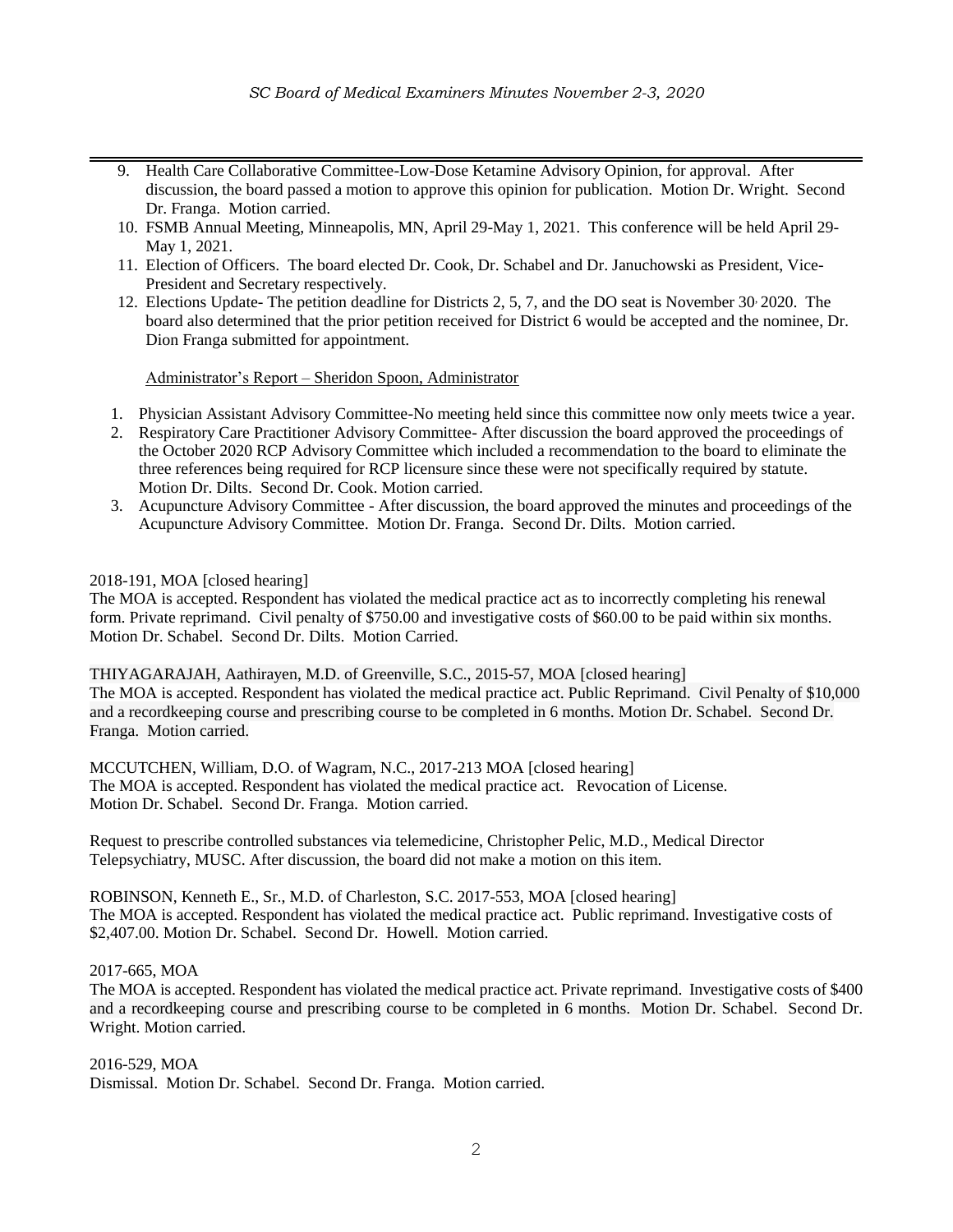HANLEY, Timothy I., RCP, of Salisbury, NC, 2017-547, Final Order Hearing Revocation of License. Motion Dr. Wright. Second Dr. Howell. Motion carried.

KERR, John M., Jr., M.D. of Abingdon, Va., Applicant for Licensure Approved for licensure without condition. Motion Dr. Cook. Second Dr. Schabel. Motion carried.

DEAN, Kimberly B., M.D. of Aiken, S.C., Applicant for Licensure Approved for licensure without condition. Motion Dr. Cook. Second Dr. Schabel. Motion carried.

GILBERT, Stewart D., Jr., M.D. of Atlanta, Ga., Applicant for Licensure Approved for licensure without condition. Motion Dr. Schabel. Second Dr. Chow. Motion carried.

TURNER, Marjorie P., M.D. of Goose Creek, S.C., Applicant for Licensure Application is deferred until applicant becomes board-certified. Motion Dr. Schabel. Second Dr. Cook. Motion carried.

MARINER, David R., M.D. of Dallas, TX, Applicant for Licensure Approved for licensure without condition. Motion Dr. Schabel. Second Dr. Wright. Motion carried.

COLLINS, Hampton W., IV, M.D. of Birmingham, AL, Applicant for Licensure [closed hearing] Approved for licensure without condition. Motion Dr. Schabel. Second Dr. Wright. Motion carried.

PEPPERCORN, Robert M., M.D. of Yuba City, CA, Applicant for Licensure Approved for licensure without condition. Motion Dr. Schabel. Second Dr. Chow. Motion carried.

# **Tuesday, November 3, 2020**

 $8.30 a m$ 

Office of Disciplinary Counsel and Office of Investigations and Enforcement Report [Closed Session] Pat Hanks, Office of Disciplinary Counsel, Gregg Hinson, Office of Investigations and Enforcement

In addition to presentation of the case statistics and training received by OIE staff, Mr. Hinson presented as follows

Dismissals: 50 Dismissal with Cease and Desist: 1 Formal Complaint: 19 Letter of Caution: 12 Reconsideration – Letter of Caution: 1

Motion to accept Dismissals-Motion by Dr. Januchowski. Second by Dr. Cook. Motion carried. Motion to accept Letters of Caution- Motion by Dr. Januchowski. Second by Dr. Cook. Motion carried. Motion to accept Formal Complaints- Motion by Dr. Dilts. Second by Dr. Januchowski. Motion carried. Motion to accept Cease and Desist- Motion by Dr. Januchowski. Second by Dr. Chow. Motion carried.

ANULIGO, Kenechi E., M.D. of Charleston, S.C., Applicant for Licensure Approved for licensure without condition. Motion Dr. Cook. Second Dr. Howell. Motion carried.

ALBERTO, Susan L., M.D. of Statesville, NC, Applicant for Licensure Approved for licensure without condition. Motion Dr. Schabel. Second Dr. Cook. Motion carried.